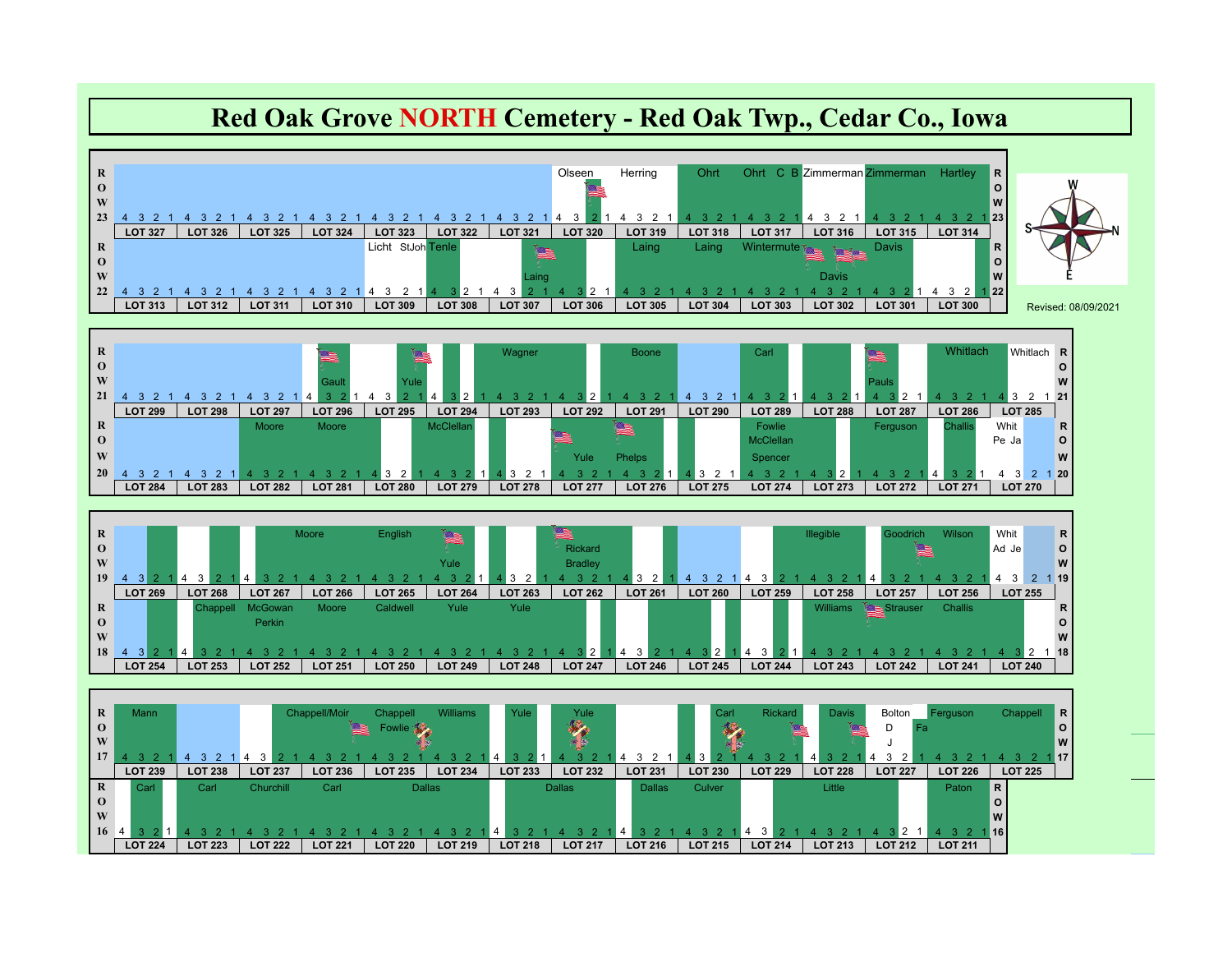

| $\mathbf R$  |                |                |                | Koontz         | Davidson       | Davidson       | Davidson       |                | Snyder         | Murray                           |                |                |                | R                               |
|--------------|----------------|----------------|----------------|----------------|----------------|----------------|----------------|----------------|----------------|----------------------------------|----------------|----------------|----------------|---------------------------------|
| $\mathbf{O}$ |                |                |                | rs.            |                |                |                |                |                |                                  |                |                |                | $\circ$                         |
| W            |                |                |                |                |                |                |                |                |                |                                  |                |                |                | <b>W</b>                        |
| 11           |                |                |                |                | 3<br>4         | -4             | 4              |                |                | 3 <sub>2</sub><br>$\overline{4}$ | 4              | - 3<br>4       |                | 11                              |
|              | <b>LOT 154</b> | <b>LOT 153</b> | <b>LOT 152</b> | <b>LOT 151</b> | <b>LOT 150</b> | <b>LOT 149</b> | <b>LOT 148</b> | <b>LOT 147</b> | <b>LOT 146</b> | <b>LOT 145</b>                   | <b>LOT 144</b> | <b>LOT 143</b> | <b>LOT 142</b> | <b>LOT 141</b>                  |
| $\mathbf R$  |                |                |                | Davidson       | Davidson       |                | Davidson       |                | Jackson        | <b>McCune</b>                    |                | Rowser         |                | Hooke <sub>R</sub><br><u>ka</u> |
| $\mathbf{O}$ |                |                |                |                |                |                |                |                |                |                                  |                |                |                |                                 |
| W            |                |                |                |                |                |                |                |                |                |                                  |                |                |                | W                               |
| <b>10</b>    |                |                |                |                |                |                |                |                |                |                                  | ◥2 ⊾<br>4      |                |                | <b>10</b><br>4                  |
|              | <b>LOT 140</b> | <b>LOT 139</b> | <b>LOT 138</b> | <b>LOT 137</b> | <b>LOT 136</b> | <b>LOT 135</b> | <b>LOT 134</b> | <b>LOT 133</b> | <b>LOT 132</b> | <b>LOT 131</b>                   | <b>LOT 130</b> | <b>LOT 129</b> | <b>LOT 128</b> | <b>LOT 127</b>                  |

| R        |                |                |                |                |                |                | Davidson       | <b>Simmons</b>       | Spencer        |                | Dorcas         | Escher         |                 |                | R              |
|----------|----------------|----------------|----------------|----------------|----------------|----------------|----------------|----------------------|----------------|----------------|----------------|----------------|-----------------|----------------|----------------|
| $\bf{O}$ |                |                |                |                |                |                |                |                      |                |                |                |                |                 |                | $\circ$        |
| W        |                |                |                |                |                |                |                |                      |                |                |                |                |                 |                | $\overline{w}$ |
| 9        |                |                |                |                |                |                |                | 4                    | $\overline{4}$ | 3<br>4         |                |                |                 |                | ∥9             |
|          | <b>LOT 126</b> | <b>LOT 125</b> | <b>LOT 124</b> | <b>LOT 123</b> | <b>LOT 122</b> | <b>LOT 121</b> | <b>LOT 120</b> | <b>LOT 119</b>       | <b>LOT 118</b> | <b>LOT 117</b> | <b>LOT 116</b> | <b>LOT 115</b> | <b>LOT 114</b>  | <b>LOT 113</b> |                |
| R        |                |                |                | <b>Boyens</b>  | Davidson       |                |                | <b>Burton Mcully</b> |                | <b>Dorcas</b>  | <b>Dorcas</b>  |                | <b>Britcher</b> |                | R              |
| $\bf{O}$ |                |                |                |                |                |                |                |                      |                |                |                |                |                 |                | O              |
| W        |                |                |                |                |                |                |                |                      |                |                |                |                |                 |                | W              |
| 8        |                |                |                |                |                |                |                |                      | 3              |                | 3<br>-4        | 3              |                 | 4              | 8              |
|          | <b>LOT 112</b> | <b>LOT 111</b> | <b>LOT 110</b> | <b>LOT 109</b> | <b>LOT 108</b> | <b>LOT 107</b> | <b>LOT 106</b> | <b>LOT 105</b>       | <b>LOT 104</b> | <b>LOT 103</b> | <b>LOT 102</b> | <b>LOT 101</b> | <b>LOT 100</b>  | <b>LOT 99</b>  |                |